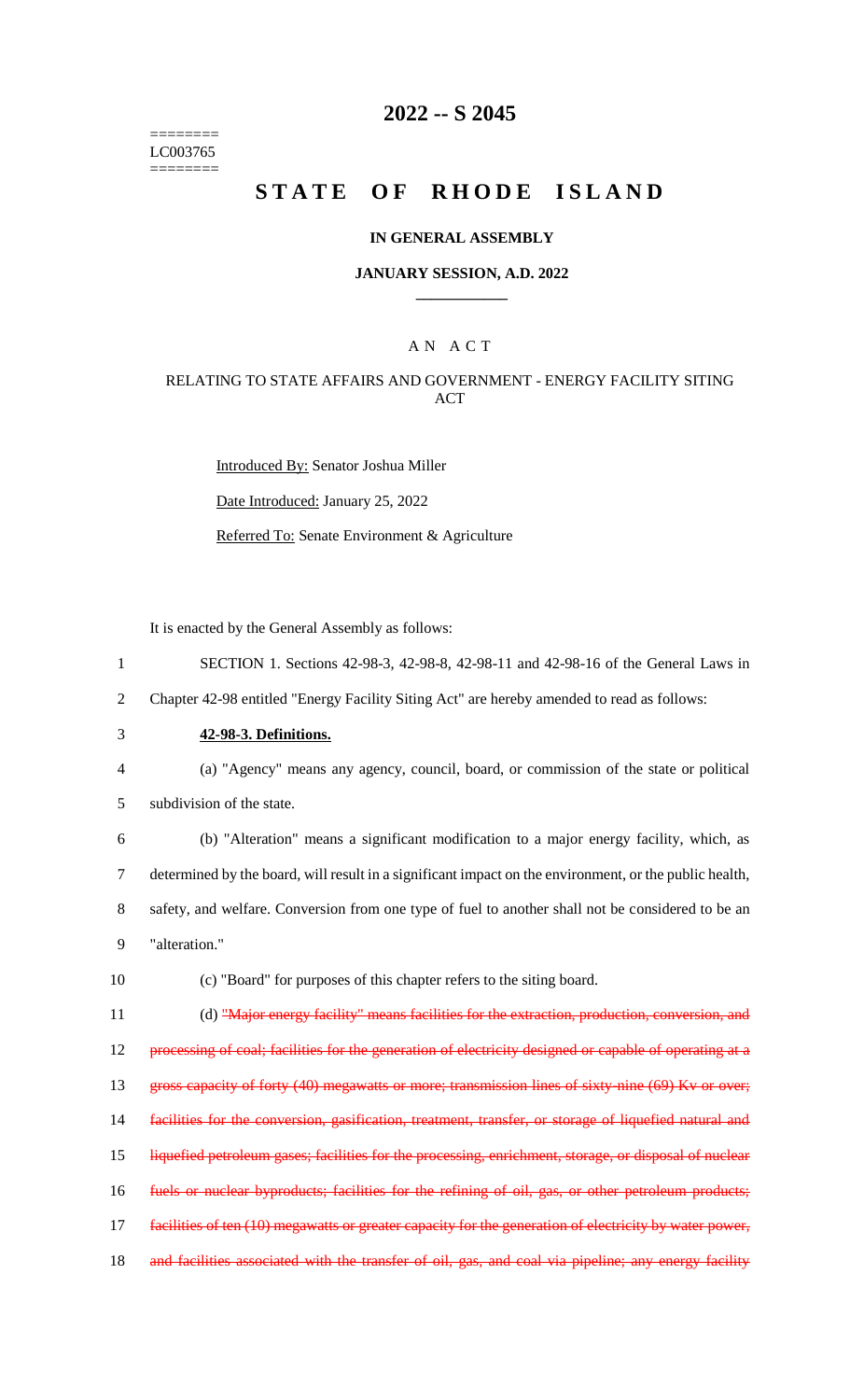project of the Rhode Island economic development corporation; the board may promulgate regulations to further define "major energy facility" to the extent further definition is required to carry out the purpose of this chapter, provided that any waste to energy facility shall not be deemed 4 a major energy facility for the purposes of this chapter.

- (e) "Clean coal technology" means one of the technologies developed in the clean coal technology program of the United States Department of Energy, and shown to produce emissions levels substantially equal to those of natural gas fired power plants.
- (e) "Fossil fuel facility" means an electricity generating facility that uses as its primary or secondary fuel, natural gas, coal, petroleum, any petroleum distillate, or any combination of those fuels.
- (f) "Major energy facility" means facilities for the extraction, production, conversion, and processing of coal; facilities for the generation of electricity designed or capable of operating at a 13 gross capacity of forty (40) megawatts or more; transmission lines of sixty-nine (69) Kv or over; 14 facilities for the conversion, gasification, treatment, transfer, or storage of liquefied natural and liquefied petroleum gases; facilities for the processing, enrichment, storage, or disposal of nuclear fuels or nuclear byproducts; facilities for the refining of oil, gas, or other petroleum products; 17 facilities of ten (10) megawatts or greater capacity for the generation of electricity by water power, 18 and facilities associated with the transfer of oil, gas, and coal via pipeline; any energy facility 19 project of the Rhode Island economic development corporation; the board may promulgate regulations to further define "major energy facility" to the extent further definition is required to carry out the purpose of this chapter, provided that any waste to energy facility shall not be deemed 22 a major energy facility for the purposes of this chapter.
- (g) "Renewable energy facility" means an electricity generating unit located within the
- 24 state and which is a renewable energy resource as defined in § 39-26-5.
- 
- **42-98-8. Applications -- Contents -- Acceptance for filing.**
- (a) The rules and regulations promulgated by the board pursuant to § 42-98-7(c) shall prescribe the form and contents of applications under this chapter. The applications shall contain at least the following, where applicable:
- (1) Identification of the proposed owner(s) of the facility, including identification of all affiliates of the proposed owners, as the term is defined in § 39-3-27.
- (2) Detailed description of the proposed facility, including its function and operating characteristics, and complete plans as to all structures, including underground construction and transmission facilities, underground or aerial, associated with the proposed facility.
- In the case of a fossil fuel facility, a plan shall include provisions to construct or invest in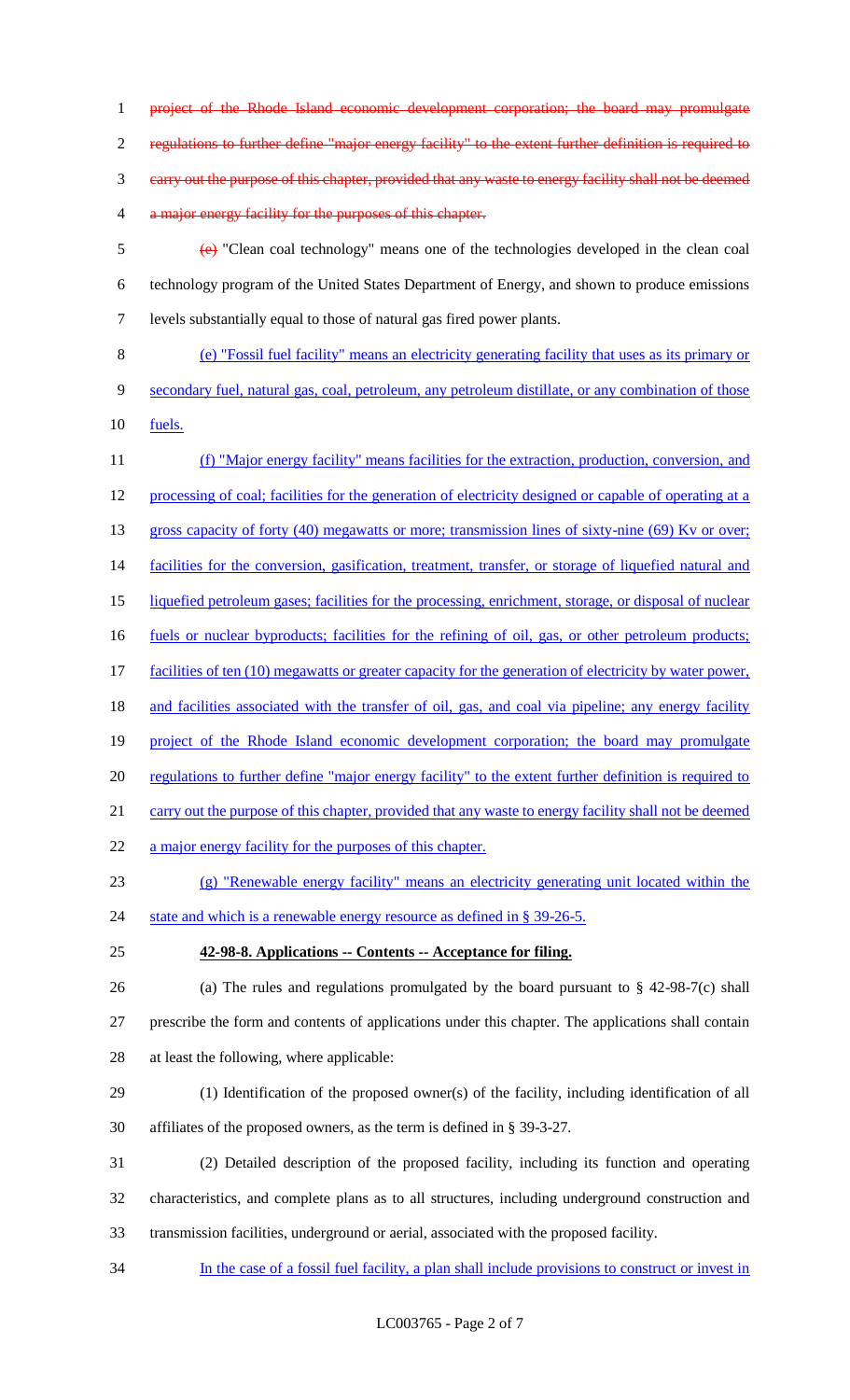1 one or more renewable energy facilities in conjunction with construction and operation of the proposed fossil fuel facility. The aggregate estimated cost or investment in one or more renewable energy facilities shall be equal to no less than twenty percent (20%) of the estimated cost of the fossil fuel facility.

 The complete plans shall be the basis for determining jurisdiction under the energy facility siting act and shall be the plans submitted to all agencies whose permit is required under the law.

 (3) A detailed description and analysis of the impact of the proposed facility on its physical and social environment together with a detailed description of all environmental characteristics of the proposed site, and a summary of all studies prepared and relied upon in connection therewith.

 Where applicable these descriptions and analysis shall include a review of current independent, scientific research pertaining to electric and magnetic fields (EMF). The review shall provide data assessing potential health risks associated with EMF exposure. For the purposes of this chapter "prudent avoidance" shall refer to measures to be implemented in order to protect the public from EMF exposure.

 (4) All studies and forecasts, complete with the information, data, methodology, and assumptions on which they are based, on which the applicant intends to rely in showing the need for the proposed facility under the statewide master construction plan submitted annually.

 (5) Complete detail as to the estimated construction cost of the proposed facility, the projected maintenance and operation costs, estimated costs to the community such as safety and public health issues, storm damage and power outages, estimated costs to businesses and homeowners due to power outages, the estimated unit cost of energy to be produced by the proposed facility, and expected methods of financing the facility.

 (6) A complete life-cycle management plan for the proposed facility, including measures for protecting the public health and safety and the environment during the facility's operations, including plans for the handling and disposal of wastes from the facility, and plans for the decommissioning of the facility at the end of its useful life.

 (7) A study of alternatives to the proposed facility, including alternatives as to energy sources, methods of energy production, and sites for the facility, together with reasons for the applicant's rejection of these alternatives. The study shall include estimates of facility cost and unit energy costs of alternatives considered.

 (b) Within thirty (30) days of the filing of an applicant under this chapter, the board shall notify the applicant whether the application is in the form and addresses the matters that are required by this section and the rules and regulations as are promulgated pursuant to § 42-98-7. An application meeting these requirements shall then be docketed. Any application deemed to be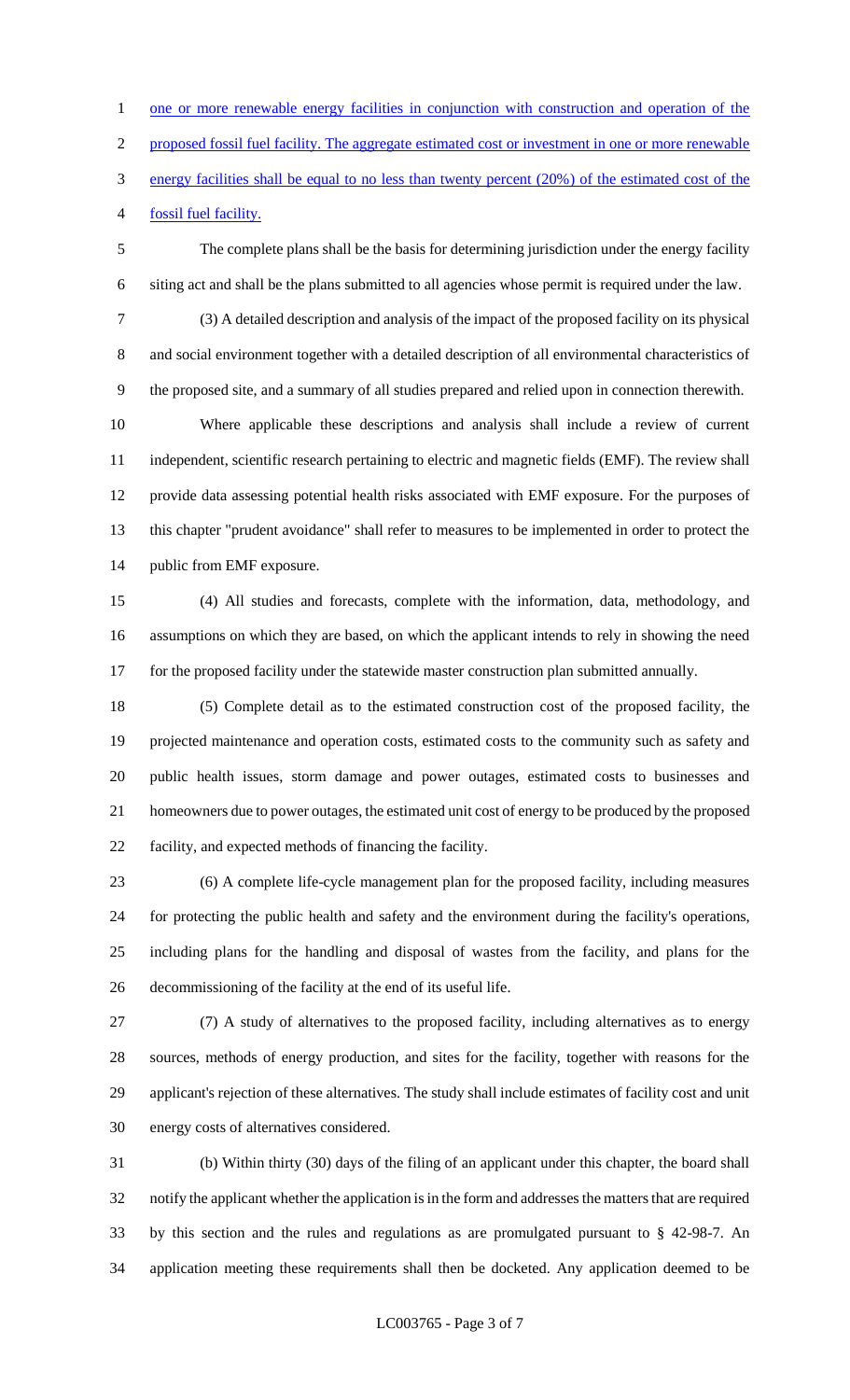deficient shall be returned to the applicant, together with a concise and explicit statement of the application's deficiencies. Within fifteen (15) days of the resubmission of an application following a rejection for deficiency, the board shall docket the application together with specification of continuing deficiencies noted by the board, if any.

#### **42-98-11. Final hearing -- Standards -- Decisions.**

 (a) Within forty-five (45) days after the final date for submission of advisory opinions pursuant to § 42-98-10, the board shall convene the final hearing on the application. The purpose of this hearing shall not be to rehear the evidence which was presented previously in hearings before agencies designated under § 42-98-9, but rather to provide the applicant, intervenors, the public, and all other parties in the proceeding, the opportunity to address in a single forum, and from a consolidated, statewide prospective, the issues reviewed, and the recommendations made in the proceedings before the agencies designated under § 42-98-9. The board at this hearing may, at its discretion, allow the presentation of new evidence by any party as to the issues considered by the agencies designated under § 42-98-9. The board may limit the presentation of repetitive or cumulative evidence. The hearing shall proceed on not less than thirty (30) days' notice to the parties and the public, shall be concluded not more than sixty (60) days following its initiation, and shall be conducted expeditiously.

 (b) The board shall issue a decision granting a license only upon finding that the applicant has shown that:

 (1) Construction of the proposed facility is necessary to meet the needs of the state and/or region for energy of the type to be produced by the proposed facility.

 (2) The proposed facility is cost-justified, and can be expected to produce energy at the lowest reasonable cost to the consumer consistent with the objective of ensuring that the construction and operation of the proposed facility will be accomplished in compliance with all of the requirements of the laws, rules, regulations, and ordinances, under which, absent this chapter, a permit, license, variance, or assent would be required, or that consideration of the public health, safety, welfare, security and need for the proposed facility justifies a waiver of some part of the requirements when compliance cannot be assured.

 (3) The proposed facility will not cause unacceptable harm to the environment and will enhance the socio-economic fabric of the state.

 (4) In the case of an application for permitting of a fossil fuel facility, the applicant has complied with § 42-98-8. The board shall not approve the fossil fuel facility application unless and until:

(i) The applicant's plan for the construction of one or more renewable energy facilities, as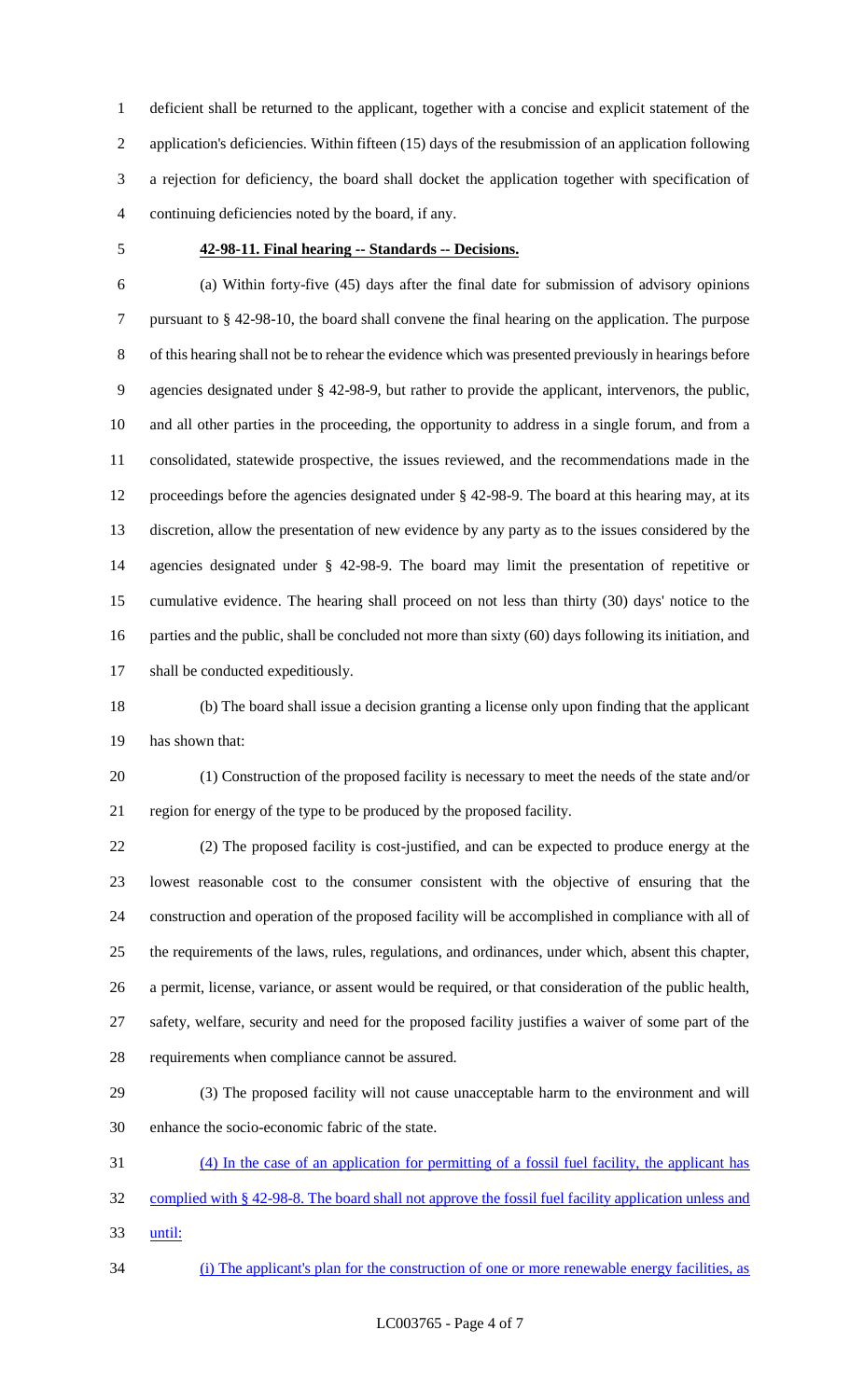1 the board in its discretion may modify, change, or amend, has been approved;

2 (ii) The applicant has satisfied the renewable energy facilities investment of § 42-98-8; or (iii) In lieu of building or investing in one or more renewable energy facilities, and at the 4 applicant's sole election, the applicant may pay an amount equal to twenty-five percent (25%) of 5 the actual cost of the fossil fuel facility into the renewable energy development fund as established by § 39-26-7. A payment equal to at least twelve and five-tenths percent (12.5%) of the estimated cost of the fossil fuel facility shall be made prior to the commencement of construction. The second 8 payment equal to the remainder of twenty-five percent (25%) of the actual costs of the fossil fuel facility shall be paid within forty-five (45) days of the commercial operation date of the fossil fuel 10 facility as determined by the Independent System Operator-New England or successor entity 11 regulated by the Federal Energy Regulatory Commission.

 (c) Within sixty (60) days of the conclusion of the final hearing the board shall issue its final decision on the application. A decision in favor of the application shall constitute a granting of all permits, licenses, variances, or assents, which under any law, rule, regulation, or ordinance of the state or of a political subdivision thereof which would, absent this chapter, be required for the proposed facility. The decision may be issued requiring any modification or alteration of the proposed facility, and may be issued on any condition the board deems warranted by the record, and may be issued conditional upon the applicant's receipt of permits required by federal law. The board's decision shall explicitly address each of the advisory opinions received from agencies, and the board's reasons for accepting, rejecting, or modifying, in whole or in part, any of those advisory opinions. The board shall, within ten (10) days of granting a license, with or without conditions, deliver the decision to the speaker of the Rhode Island house of representatives, and the president of the Rhode Island senate.

**42-98-16. Violations.**

 (a) Failure to comply with any promulgated board rule, regulation, requirement or procedure for the licensing of energy facilities shall constitute grounds for suspension or dismissal, with or without prejudice in its discretion, of licensing proceedings, provided that the applicant shall have a reasonable opportunity to show cause for and remedy the lack of compliance.

 (b) Failure to comply with any provision, condition or limitation contained in a board license to site, build, or alter a major energy facility and/or failure to comply with a board cease and desist order and/or a board order to remedy a non-complying action shall be grounds for suspension or revocation of the license, and/or shall be punishable by a fine of not more than twenty thousand dollars (\$20,000). Each day of continuing noncompliance shall be considered a separate violation and so punished.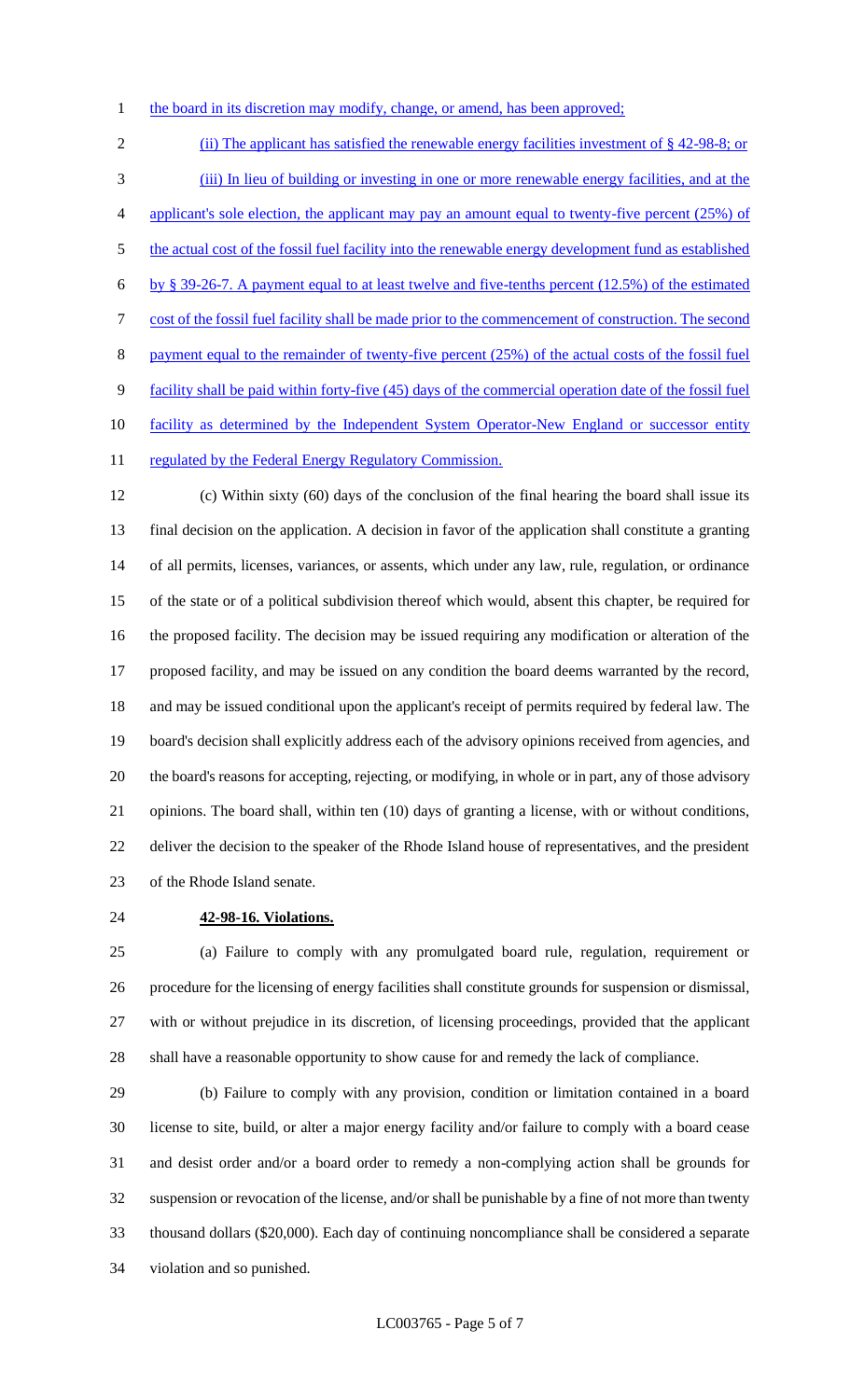(c) The board may require the licensee to maintain those records as are reasonable and necessary to monitor compliance with license provisions, and shall have the authority to enter onto the property of licensees to investigate complaints of noncompliance and to perform routine inspections.

- (d) The board shall revoke a fossil fuel facility license already granted, in the event of a
- willful failure of a licensee to comply with the construction or investment in renewable energy
- facilities, or, in the alternative, the failure to make payment to the renewable energy development
- fund pursuant to § 42-98-11. The applicant/licensee shall be provided notice and a hearing prior to
- revocation. The applicant/licensee shall be afforded a reasonable opportunity to cure a willful
- failure not to exceed one hundred eighty (180) days following notice and hearing before revocation
- 11 of license.

 $\left(\frac{d}{e}\right)$  The board may designate officials or staff of any state agencies as its agents for the purposes of investigating complaints, performing routine maintenance functions and issuing written cease and desist orders.

SECTION 2. This act shall take effect upon passage.

======== LC003765 ========